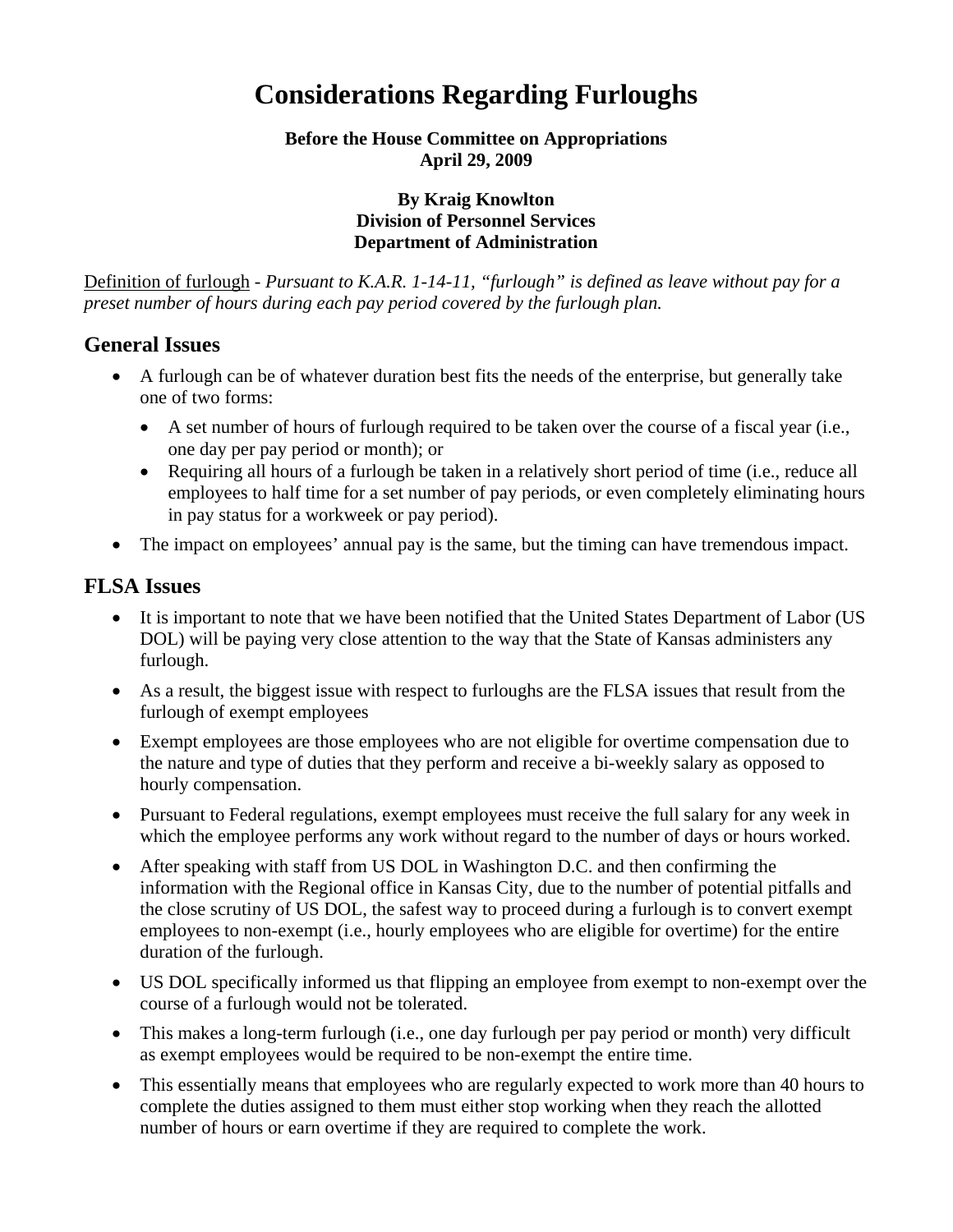### **Essential vs. Non-Essential Staff**

- Due to the unique nature of services provided by government agencies, it is simply not feasible to furlough all employees.
- It is recognized that employees considered essential will not be included as part of a furlough, but it is vital that it be determined which employees are to be considered essential, or at least who will be responsible for making that decision.
- If furloughs are to be required in FY2010, it is imperative that the issue of which employees are to be considered essential is determined in advance of implementation.
- This determination can be made on a classification basis, by particular position responsibilities (dependent on the timing of the furlough) or can be left to the discretion of agencies.
- It is also important to remember that the distinction between "essential" and "nonessential" employees is likely to have a significant impact on employee morale.
- This is due to the fact that one group would be forced to endure a reduction in compensation while the other group is essentially untouched and in many cases, these employees will be working side-by-side on non-furlough days.

# **Furlough for Non-Exempt/Reduction in pay for Exempts**

- One proposal the Committee explored last week was to furlough non-exempt employees and simply reduce the pay of exempt employees in a comparable amount.
- While this would certainly address the FLSA issues mentioned above, the limitations of the current pay plan could cause problems.
- Since classified employees must be paid within a particular pay range, and many of the State's employees are at the beginning (i.e. Steps 4 or 5) of their pay range due to the lack of step movement, there is only a limited amount of reduction of pay possible with the current pay plan.
- In order to accommodate a reduction of pay for exempt employees in concert with a furlough of non-exempt employees, additional steps would have to be added to the beginning of each pay grade to allow employees to be "slid down" to accommodate the reduction in pay.
	- NOTE An across the board reduction of the pay matrix would accomplish a reduction for all employees, exempt and non-exempt, which would alleviate the need for a furlough.
- Given the findings of the Hay Group and the recent work toward the new pay plans for State employees, this would be a significant step backward.
- This would also be a potential source of morale problems as a pay reduction would require employees to work the same hours and have the same duties, just for a lower rate that, in many cases, has already been found to be significantly below market.
- In the event of a combination approach where furloughs would be required of non-exempt employees and exempt employees would have their salaries reduced, this could also be a potential morale issue as exempt employees would be required to continue to work their same duties (likely exceeding 40 hours per week) while non-exempt employees would have their hours and duties reduced, all to the same monetary effect.